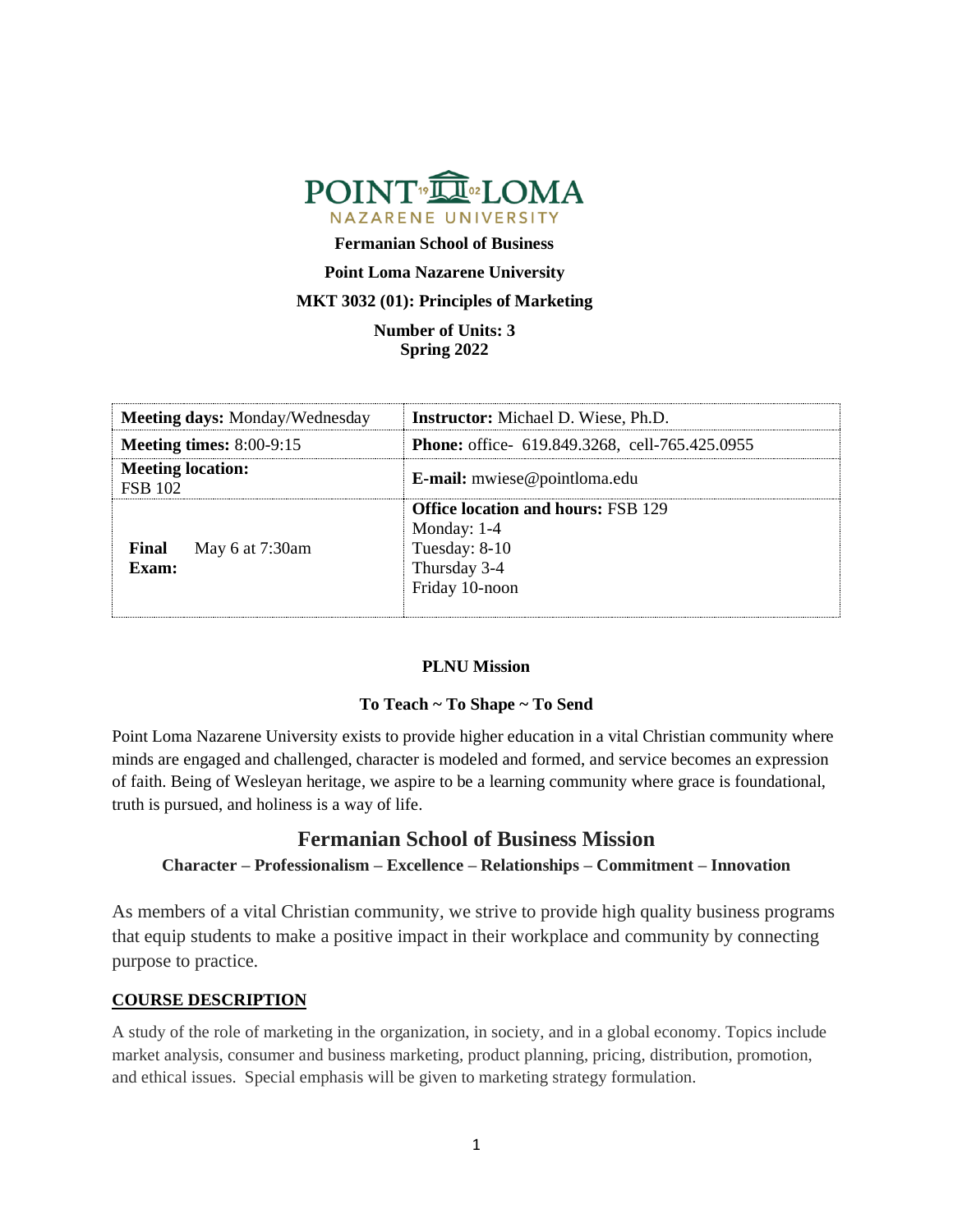# **COURSE LEARNING OUTCOMES**

1. Exhibit an understanding of definitions, terms, basic principles and theories in marketing (PLO 1 & G1).

2. Employ marketing planning process to collect relevant data and analyze the external environments, identify a market and create insights about the market (PLO 2 & G2).

3. Devise a marketing strategy that exhibits a coherent marketing mix (PLO 2 & G2). 4. Formulate marketing decisions informed by Christian ethical and social responsibility principles (PLO 4).

5. Apply professional communication skills to propose a marketing plan (PLO 3).

6. Collaborate effectively in teams to create and present a marketing plan (PLO 5).

# **MARKETING PROGRAM FRAMEWORK**

The Marketing Advisory Board (MAB) informs the Point Loma Nazarene marketing program. This group of local marketing professionals are active with the professor to shape this course. This course will give you exposure to most of the steps in this process. UCAM…**YOU CAN!**

- **U**ncover market need/problem/opportunity
- Connect insights to the market need/problem/opportunity
- **A**ctivate solutions
- **M**easure results

# **COURSE CREDIT HOUR INFORMATION**

In the interest of providing sufficient time to accomplish the stated Course Learning Outcomes, this class meets the PLNU credit hour policy for a 3-unit class delivered over 16 weeks. Specific details about how the class meets the credit hour requirement can be provided upon request.

## **REQUIRED TEXT**

Required Text: Marketing, 15<sup>th</sup> Edition by Kerin and Hartely

The text is available in the Point Loma Bookstore. Students may buy either the hardcopy or the digital text. CONNECT is NOT REQUIRED. You may get connect if you want the learning resources.

Stand Alone Loose Leaf ISBN: 978-1-260-47123-3

This following link will give you options for access to the text. The options include e-book, loose leaf text, with Connect (the online student learning aids), rent and purchase options.

[Marketing \(mheducation.com\)](https://www.mheducation.com/highered/product/marketing-kerin-hartley/M9781260260366.html#textbookCollapse)

NOTE: The course is not driven through Connect. Everything that you need is on Canvas.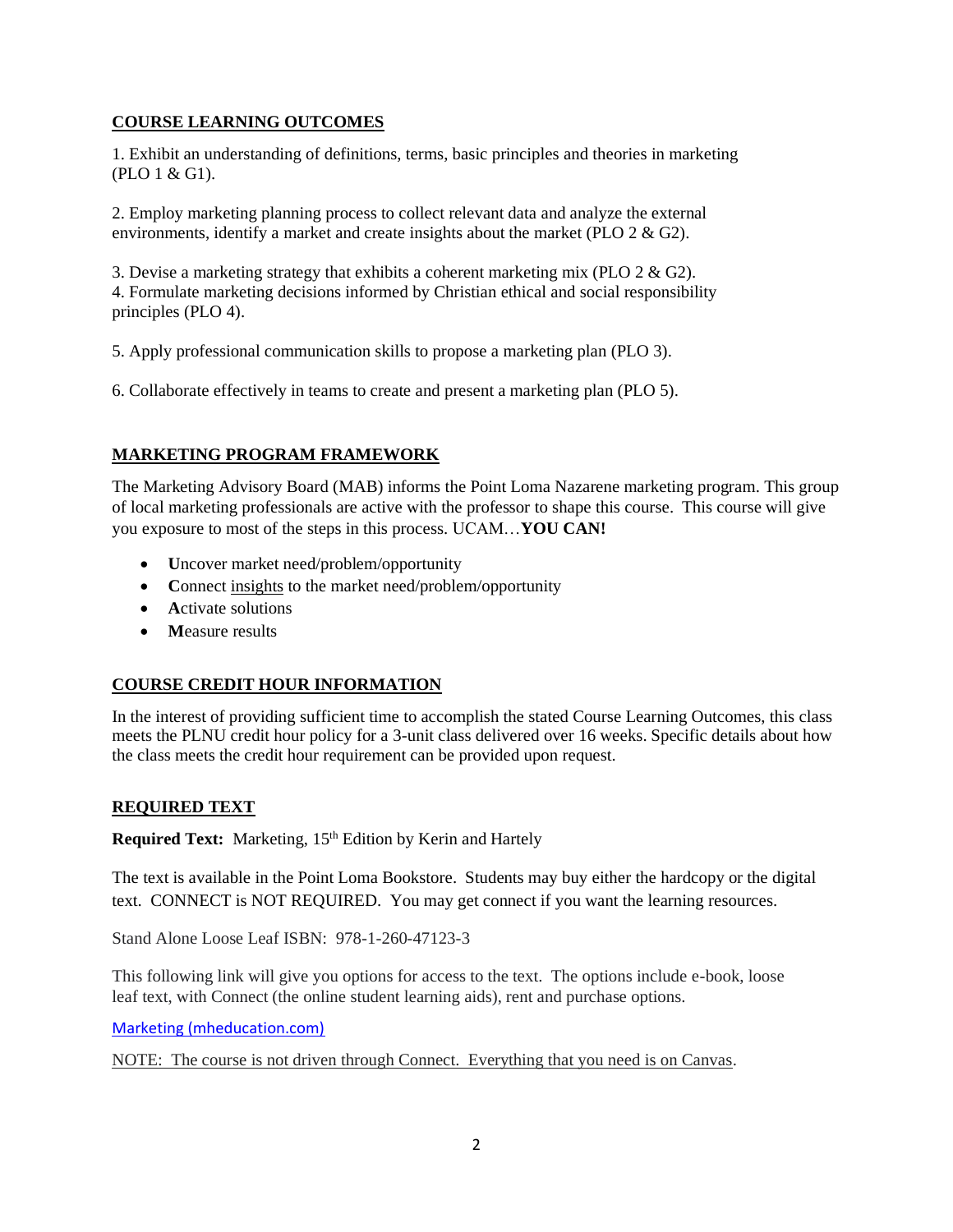## **LEARNING METHOD:**

#### **Follow this process to improve the learning experience.**

- 1. Keep the course syllabus easily accessible. It will answer most of the questions that you have regarding when, what, how and where things will happen during the course.
- 2. Read the chapter in the text assigned for the week before the Tuesday class session.
- 3. Weekly schedule is as follows.
	- Monday is Content Day. We will go over material for the assigned chapter.
	- Wednesday is Application Day. After a chapter quiz, to be taken in class, we will work in teams on the Marketing Challenge Game.
- 4. The Marketing Challenge Game is a way of experiencing marketing while you learn. The game design gives you an opportunity for an excellent portfolio entry. See the detailed instructions in the next section of the syllabus.
- 5. All quizzes are required but one low score will be dropped.
- 6. To demonstrate knowledge of Marketing, there will be two exams. Questions will be multiple-choice and/or short essay. See the study presentation deck and study questions.

# **COURSE ASSIGNMENTS**

## **Quizzes (10 pts. Each, 100 points total):**

A multiple choice question quiz will be taken in class on Thursdays. The quiz will be closedbook. One low score will be deducted from the final quiz grade.

**Assignments**: Individual assignments will be completed during the semester.

# **Marketing Challenge Process Assessment (Assessment of Stage One and Final Draft, 50 points each and 100 points total):**

A faculty assessment of the final draft of the Marketing Challenge Game will be conducted. Work will be reviewed and direction will be provided by the professor before the submission of the final marketing plan.

# **Marketing Challenge Game: Final Written Plan & Presentation (150 for Marketing Plan and 50 points for Presentation):**

The Final Project is a Marketing Challenge Game Marketing Plan. This is a group project. Each group will submit a document and give a presentation using a deck (using Powerpoint or Prezi).

## **Marketing Challenge Game Peer Review/Participation: (100 points)**

Peer-to-peer evaluations will be conducted and each member will receive an individual score based on the peer-to-peer evaluations of the group. Additionally, the faculty will make an assessment in class and MCG participation for the final grade.

## **Mid-term and Final Exam (150 points per; 300 points).**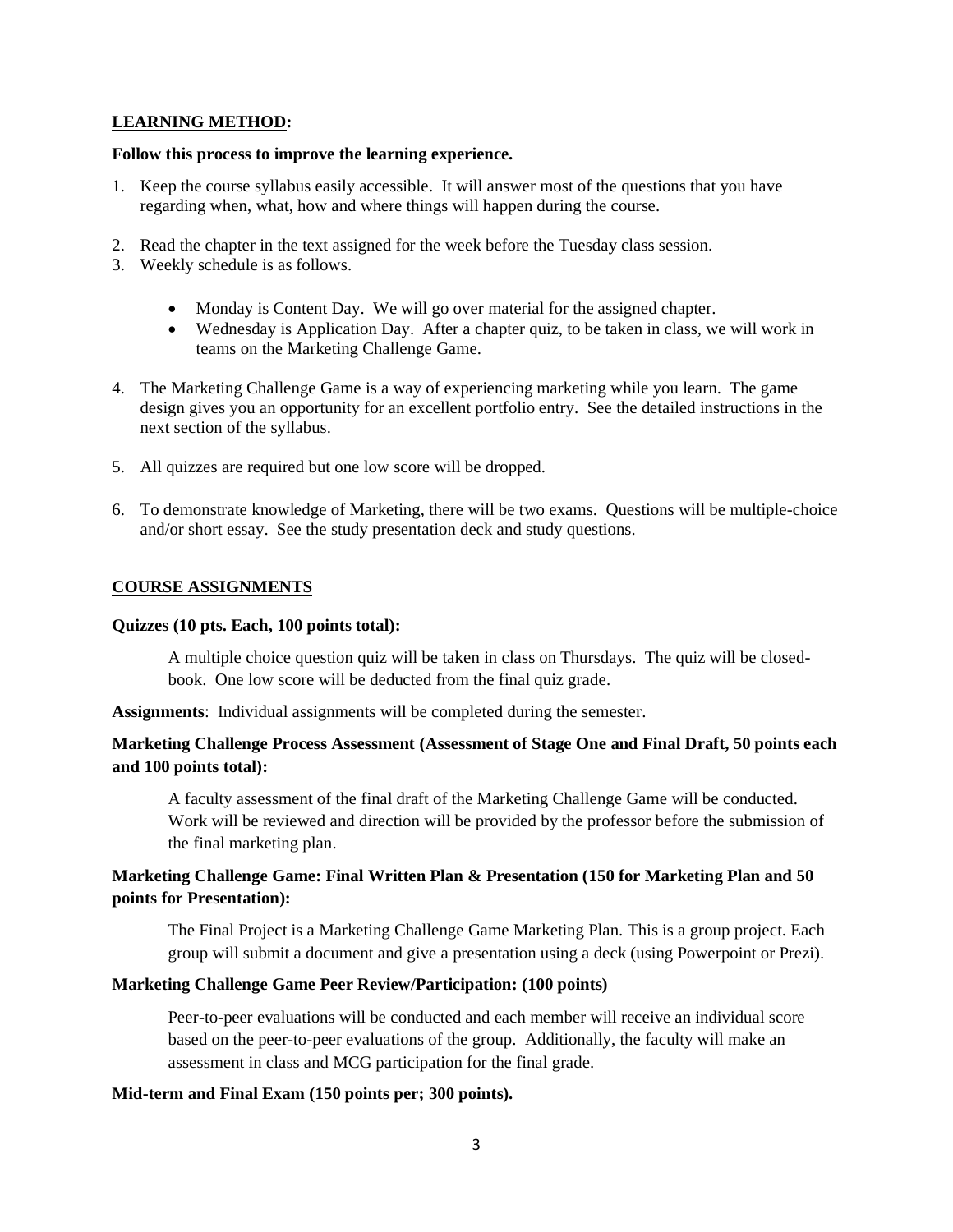The exams are a combination of multiple choice and essay questions consisting of the most important topics covered in the course.

# **ASSESSMENTS AND GRADING**

| <b>ASSIGNMENTS</b>                                                                | <b>POINTS</b> | <b>GRADE SCALE</b>                                              |
|-----------------------------------------------------------------------------------|---------------|-----------------------------------------------------------------|
| Weekly quizzes                                                                    | 100           | $A = 93 - 100\%$                                                |
| In-class Experiences                                                              | 100           | $A = 92-90\%$<br>$B = 87 - 89\%$                                |
| The Orange Challenge                                                              | 30            | $B = 83 - 86%$                                                  |
| Marketing Challenge Game Stage One<br>Submission and Stage Two (50 points<br>per) | 100           | $B = 80 - 82\%$<br>$C+= 77-79%$<br>$C = 73-76%$<br>$C = 70-72%$ |
| Marketing Challenge Game Marketing<br>Plan: FINAL Written Plan                    | 150           | $D+= 67-69\%$<br>63-66%<br>$D=$<br>$D = 60-62%$                 |
| <b>MCG</b> Presentation                                                           | 50            | $F =$<br>$0-59%$                                                |
| Mid-term and Final Exams (150 points)<br>each)                                    | 300           |                                                                 |
| Marketing Challenge Game Peer<br>Review/Professor Participation<br>Assessment     | 100           |                                                                 |
| <b>TOTAL</b>                                                                      | 930           |                                                                 |

# **IMPORTANT NOTES REGARDING GRADING OF THE MCG:**

- 1. Individual participation and contribution to the MCG work is essential. A student who does not earn at least a 70 on the Peer Review/Participation grade will not be awarded the entire team score. In this case, the non-participating student can only earn 70% of the total team marketing plan and presentation grade.
- 2. If a non-participating student is on a winning MCG team, he/she will not be awarded the extra credit points.

# **INCOMPLETES AND LATE ASSIGNMENTS**

All assignments are to be submitted/turned in by the beginning of the class session when they are due—including assignments posted in Canvas. Incompletes will only be assigned in extremely unusual circumstances.

## **SPIRITUAL CARE**

Please be aware PLNU strives to be a place where you grow as whole persons. To this end, we provide resources for our students to encounter God and grow in their Christian faith.

If students have questions, a desire to meet with the chaplain or have prayer requests you can contact th[e Office of Spiritual Development](https://www.pointloma.edu/offices/spiritual-development)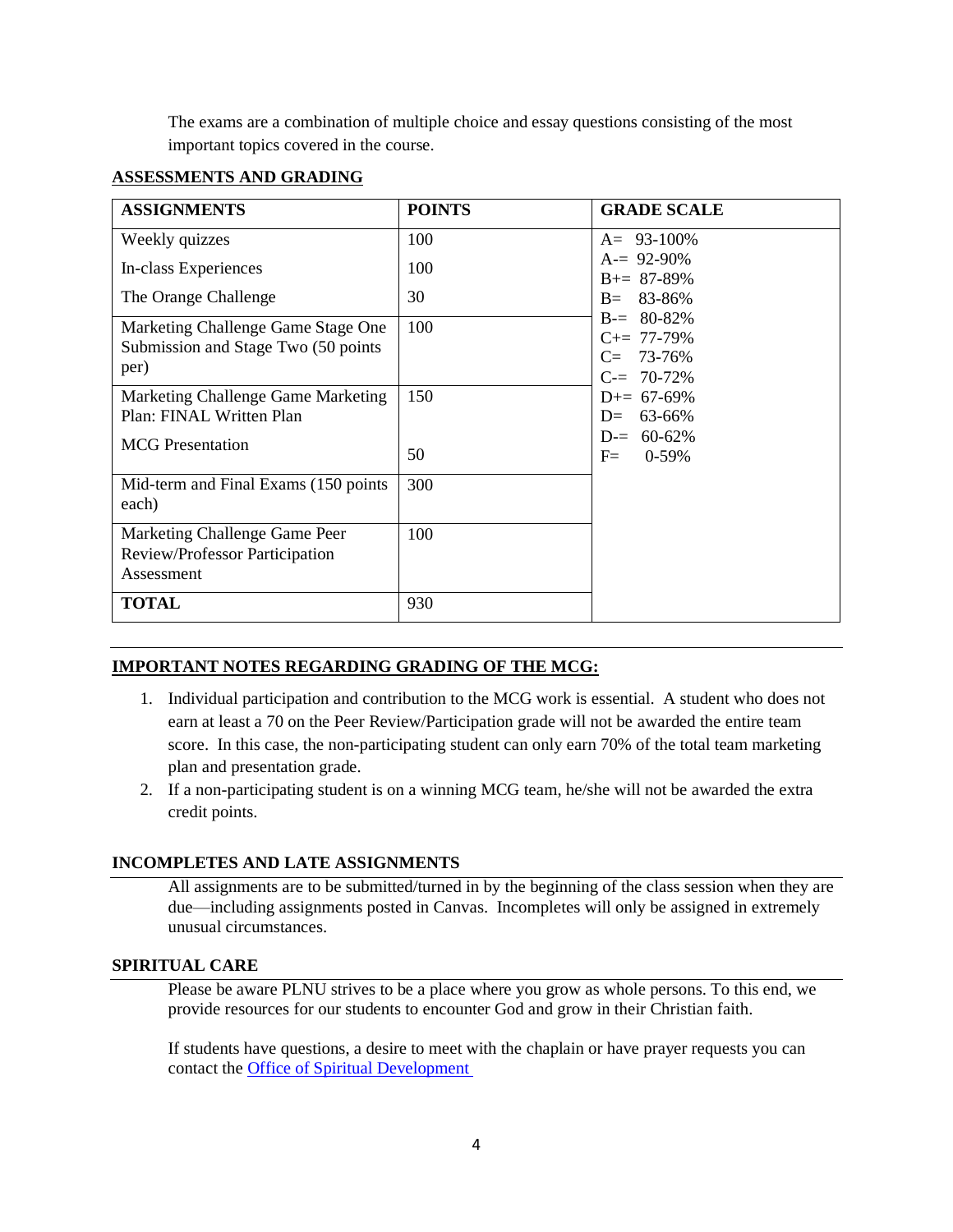#### **PLNU COPYRIGHT POLICY**

Point Loma Nazarene University, as a non-profit educational institution, is entitled by law to use materials protected by the US Copyright Act for classroom education. Any use of those materials outside the class may violate the law.

#### **PLNU ACADEMIC HONESTY POLICY**

Students should demonstrate academic honesty by doing original work and by giving appropriate credit to the ideas of others. Academic dishonesty is the act of presenting information, ideas, and/or concepts as one's own when in reality they are the results of another person's creativity and effort. A faculty member who believes a situation involving academic dishonesty has been detected may assign a failing grade for that assignment or examination, or, depending on the seriousness of the offense, for the course. Faculty should follow and students may appeal using the procedure in the university Catalog.

Se[e Academic Policies](https://catalog.pointloma.edu/content.php?catoid=52&navoid=2919#Academic_Honesty) for definitions of kinds of academic dishonesty and for further policy information.

#### **PLNU ACADEMIC ACCOMMODATIONS POLICY**

PLNU is committed to providing equal opportunity for participation in all its programs, services, and activities. Students with disabilities may request course-related accommodations by contacting the Educational Access Center (EAC), located in the Bond Academic Center [\(EAC@pointloma.edu](mailto:EAC@pointloma.edu) or 619-849-2486). Once a student's eligibility for an accommodation has been determined, the EAC will issue an academic accommodation plan ("AP") to all faculty who teach courses in which the student is enrolled each semester.

PLNU highly recommends that students speak with their professors during the first two weeks of each semester/term about the implementation of their AP in that particular course and/or if they do not wish to utilize some or all of the elements of their AP in that course.

Students who need accommodations for a disability should contact the EAC as early as possible (i.e., ideally before the beginning of the semester) to assure appropriate accommodations can be provided. It is the student's responsibility to make the first contact with the EAC.

#### **PLNU ATTENDANCE AND PARTICIPATION POLICY**

Regular and punctual attendance at all class sessions is considered essential to optimum academic achievement. If the student is absent for more than 10 percent of class sessions, the faculty member will issue a written warning of de-enrollment. If the absences exceed 20 percent, the student may be de-enrolled without notice until the university drop date or, after that date, receive the appropriate grade for their work and participation.

# **USE OF TECHNOLOGY**

In order to be successful in your course, you'll need to meet the minimum technology and system requirements; please refer to the *[Technology and System Requirements](https://help.pointloma.edu/TDClient/1808/Portal/KB/ArticleDet?ID=108349)* information. Additionally, students are required to have headphone speakers, microphone, or webcams compatible with their computer available to use for any online or hybrid classes. Please note that any course with online proctored exams require a computer with a camera (tablets are not compatible) to complete exams online.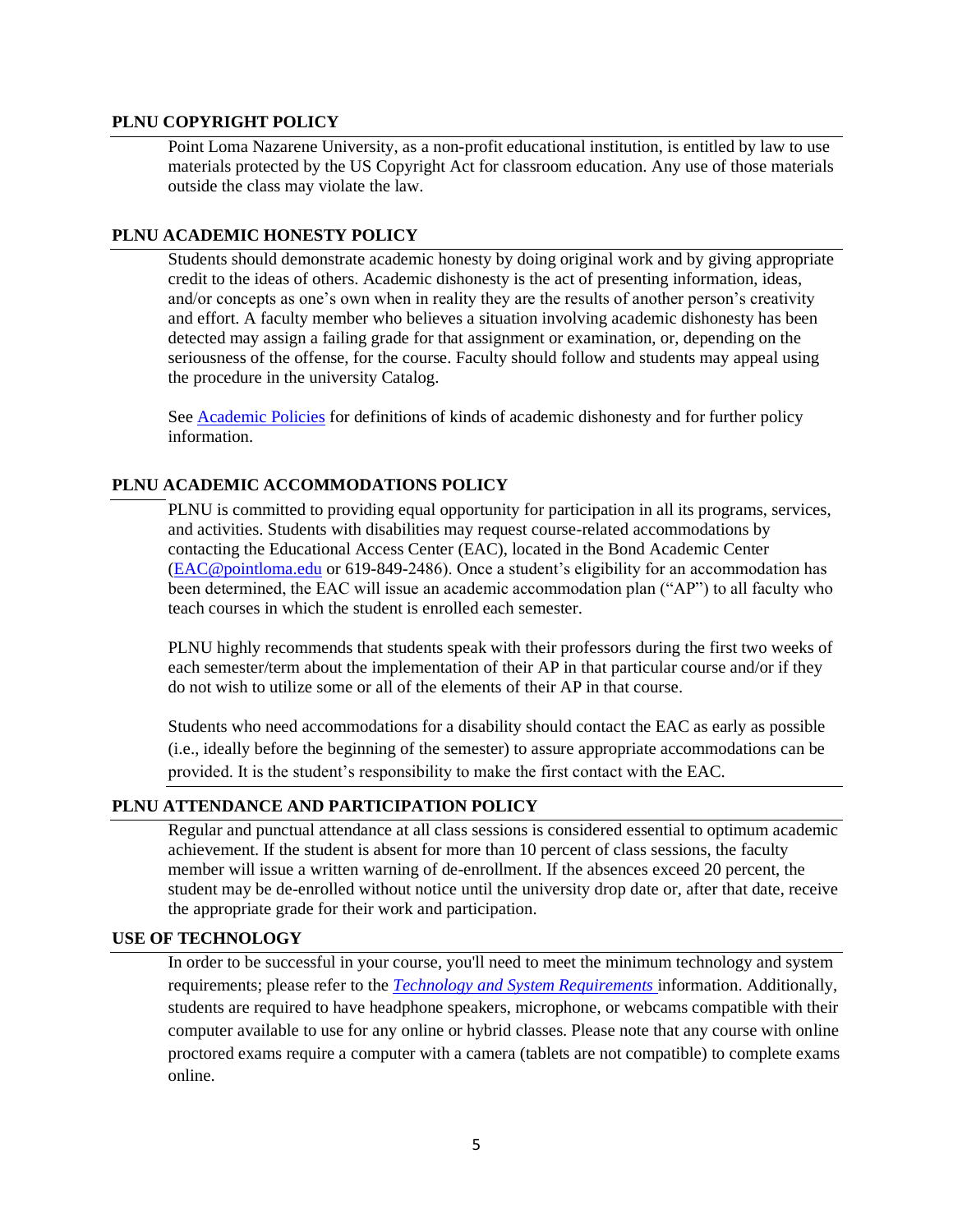Problems with technology do not relieve you of the responsibility of participating, turning in your assignments, or completing your class work.

# **FINAL EXAMINATION POLICY**

Successful completion of this class requires taking the final examination **on its scheduled day**. No requests for early examinations or alternative days will be approved.

#### **COURSE SCHEDULE AND ASSIGNMENTS**

# **Principles of Marketing Schedule (Subject to Change)**

| WK1<br>January 11 (Tuesday)<br>January 12     | Content Day-Introduction to Course<br><b>Content Day-Chapter 1-Creating Customer Relationships</b>                                                                                                                                |
|-----------------------------------------------|-----------------------------------------------------------------------------------------------------------------------------------------------------------------------------------------------------------------------------------|
| WK <sub>2</sub><br>January 17<br>January 19   | No Class-Martin Luther King Day<br>Application Day-Chapter 1 Quiz and MCG (Group Formation)                                                                                                                                       |
| WK3<br>January 24<br>January 26               | <b>Content Day-Chapter 2-Marketing Strategy</b><br>Application Day-Chapter 2 Quiz and MCG Group Work                                                                                                                              |
| WK4<br>January 31<br>February 2               | Content Day-Chapter 3-Scanning the Marketing Environment<br>Application Day-Chapter 3 Quiz and MCG Group Work                                                                                                                     |
| WK4<br>February 7<br>February 9               | Content Day- Chapter 5 and 6-Understanding Consumer Behavior<br>Application Day-Chapter 5 Quiz and MCG Group Work                                                                                                                 |
| WK <sub>5</sub><br>February 14<br>February 16 | <b>Content Day- Chapter 8-Marketing Research</b><br>Application Day- Chapter 8 Quiz and MCG Group Work                                                                                                                            |
| WK <sub>6</sub><br>February 21<br>February 23 | Content Day-Chapter 9-Market Segmentation, Targeting and Positioning<br>Application Day and MCG Group Work<br>MCG Stage One due at 5:00pm on Friday, February 25<br><b>Submit Mid-term Peer Evaluation by Friday, February 25</b> |
| WK7<br>February 28<br>March 2                 | <b>MCG Group Critiques</b><br>Mid-term Exam on Chapters 1, 2, 3, 5, 8, 9                                                                                                                                                          |
| <b>Spring Break</b>                           | March 7 and 9                                                                                                                                                                                                                     |
| WK8<br>March 14<br>March 16                   | Content Day-Chapter 10 and 11-Products and Services<br>Application Day-Chapter 10 and 11 Quiz and MCG Group Work                                                                                                                  |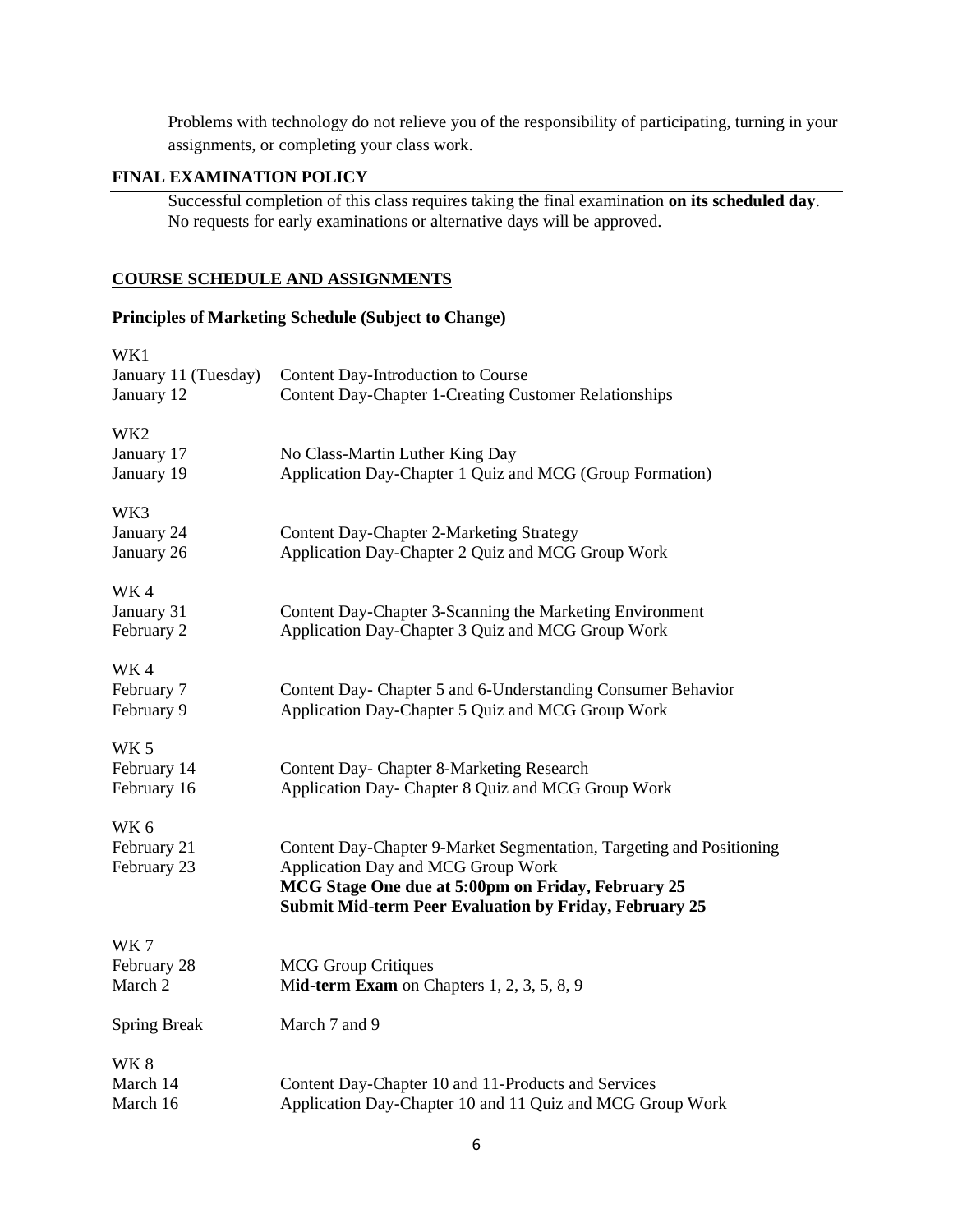| WK9          |                                                                      |
|--------------|----------------------------------------------------------------------|
| March 21     | Content Day- Chapter 13-Building the Price Foundation                |
| March 23     | Application Day-Chapter 13 Quiz and MCG Group Work                   |
| <b>WK10</b>  |                                                                      |
| March 28     | Content Day- Chapter 15-Managing Marketing Channels and Supply Chain |
| April 2      | Application Day- Chapter 15 Quiz and MCG Group Work                  |
| <b>WK11</b>  |                                                                      |
| April 7      | Content Day- Chapter 17 and 18-Integrated Marketing Communications   |
| April 9      | <b>Application Day-MCG Group Work</b>                                |
|              | The Orange Challenge Due on Sunday, April 13                         |
| <b>WK12</b>  |                                                                      |
| April 11     | Content Day-Chapter 20-Social and Mobile Marketing                   |
| April 13     | Content Day- Chapter 21- Professional Sales                          |
| <b>WK13</b>  |                                                                      |
| April 18     | <b>Easter Break</b>                                                  |
| April 20     | <b>Application Day-MCG Work</b>                                      |
|              | Submit MCG Draft for Faculty Critique-Thursday, April 22 at 5:00pm   |
| WK 14        |                                                                      |
| April 25     | <b>Team Presentations</b>                                            |
| April 27     | <b>Team Presentations</b>                                            |
|              | <b>Submit Final Marketing Plan-Friday April 29 at 5:00pm</b>         |
|              | Peer Review Due on Friday, April 29                                  |
| <b>WK 15</b> |                                                                      |
| May 6        | Final Exam on Chapters 10, 13, 15, 18, 19, 20, 21<br>7:30-10:00      |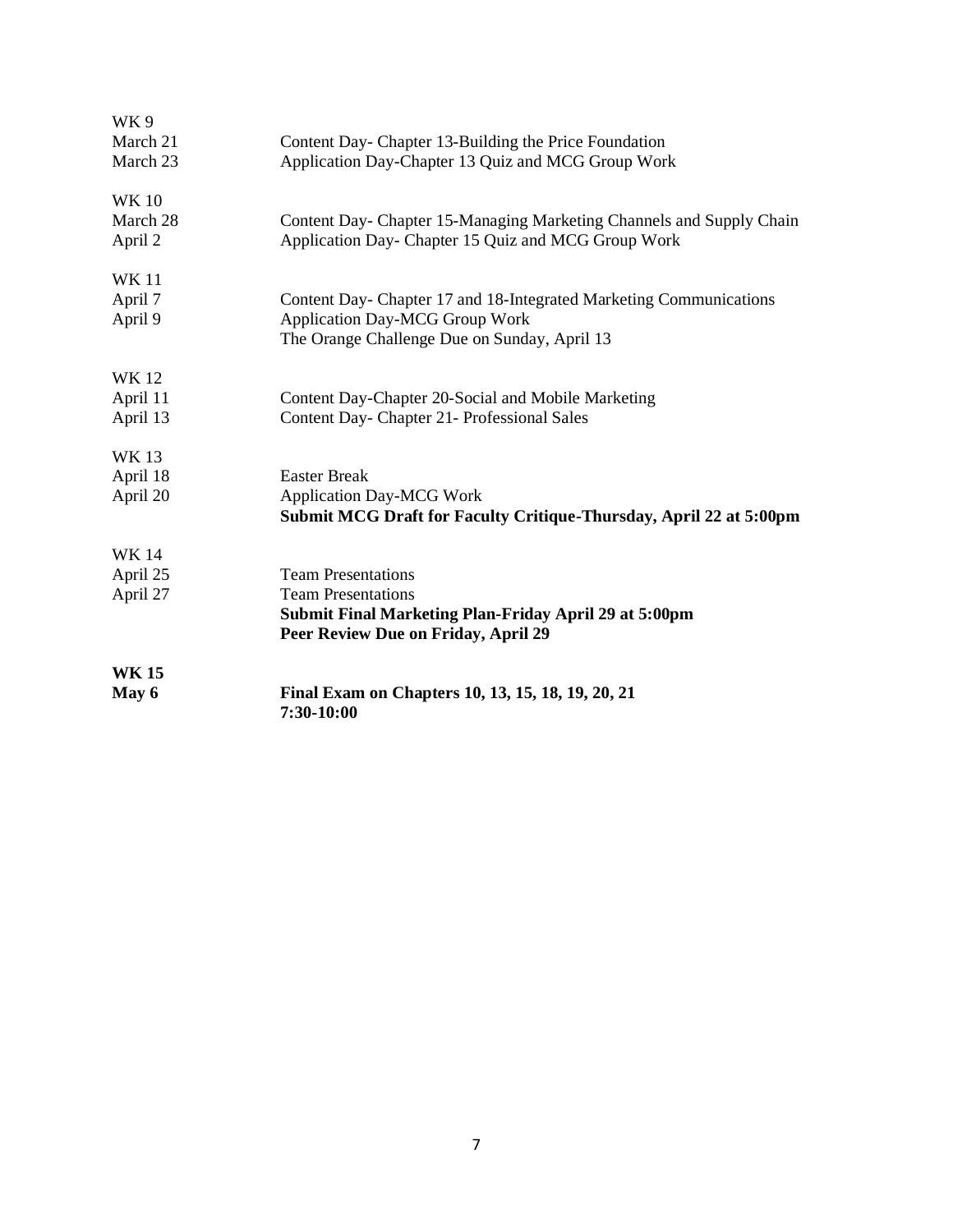# **Marketing Plan: The Marketing Challenge Game (MCG) Spring 2022**

# **The Competition:**

Each student will work in a group of five persons to develop a marketing plan for Chuck E. Cheese. A short case is provided to establish context for your work.

The project is completed in two stages during the semester.

During the semester, you will have a marketing coach from AJ Crawford, a former winner of the MCG and a marketing consultant with Gerson and Associates. He will be available to provide feedback on your work and answer your questions. At the end of the semester, a client panel will review the work and select a winning team for the Fall 2021 Marketing Challenge Game. The panel will select the team they believe did the best job in reflecting effective application of marketing principles to develop effective marketing to achieve the SMART Objective.

At the end of the semester, Dr. Wiese will provide feedback and grade the work.

The winning team will receive 25 extra credit points and the name of persons on the team will be on Marketing Challenge Winners plaque on display in the Fermanian School of Business.

If a student earns 70 or less on the Peer Review/Participation grade, the student will not earn the extra credit points if her/his team wins. A student earning less than 70 on the Peer Review/Participation grade can only earn 70% of the team grade on the MCG marketing plan and presentation.

Dr. Wiese will grade the final Marketing Plan according to the following criteria.

| <b>Marketing Plan Grading Criteria: Total 150 points</b>                                 |  |
|------------------------------------------------------------------------------------------|--|
| Content represents a comprehensive application of the course material to support the     |  |
| <b>Marketing Plan 50 points</b>                                                          |  |
| Marketing Plan represents accurate theory application of the course material 50 points   |  |
| Marketing Plan is an engaging, professional and grammatically/correct document 50 points |  |

## **Let your Marketing Plan tell the story—make it interesting, visual, and engaging!**

THIS IS WHAT YOU WANT TO DO!!! ANSWER:

- 1. What is the problem, need, opportunity? **Uncover "Where to Play"**
- 2. What insights from secondary/primary research can be connected to the uncovered problem/need/opportunity that disclose the best way to execute marketing? **Connect understanding to "How to Win"**
- 3. What is the detailed marketing plan that will solve the problem, meet the customer need and allow you to achieve the SMART Marketing Objective? **"Activate marketing to "Win"**
- 4. How will you know how you are doing and if your Marketing Plan is working? **Measure results**

## **The Marketing Plan is broken into two STAGES of work. CREATE A STORY**.